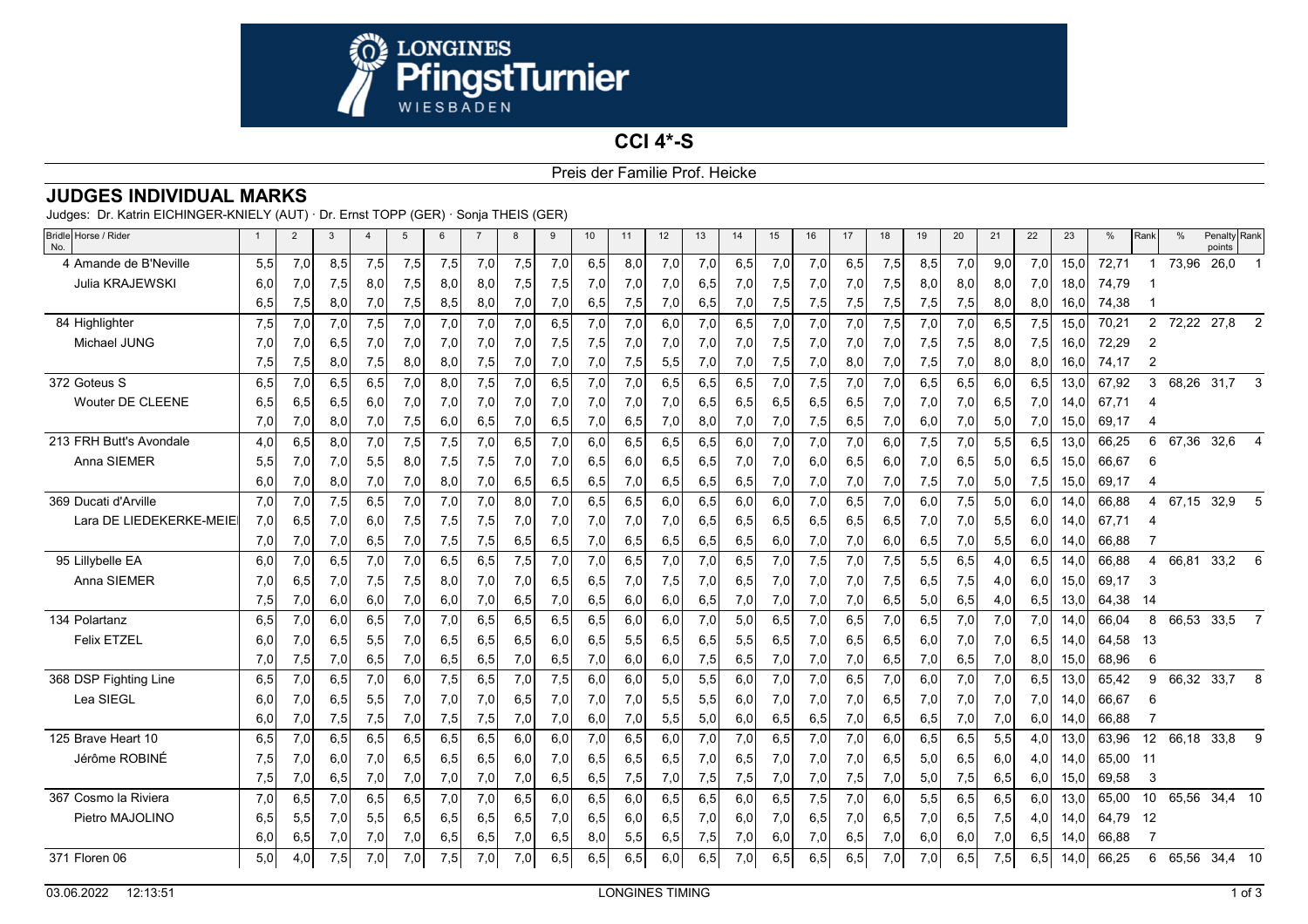

## **CCI 4\*-S**Preis der Familie Prof. Heicke

|  | <b>JUDGES INDIVIDUAL MARKS</b> |  |
|--|--------------------------------|--|
|--|--------------------------------|--|

Judges: Dr. Katrin EICHINGER-KNIELY (AUT) · Dr. Ernst TOPP (GER) · Sonja THEIS (GER)

| Bridle Horse / Rider<br>No. | -1  | $\overline{2}$ | 3   | $\overline{4}$ | 5   | 6   |     | 8    | 9   | 10  | 11  | 12  | 13  | 14  | 15  | 16  | 17  | 18  | 19  | 20  | 21  | 22  | 23   | %     | Rank | %     | Penalty Rank<br>points |  |
|-----------------------------|-----|----------------|-----|----------------|-----|-----|-----|------|-----|-----|-----|-----|-----|-----|-----|-----|-----|-----|-----|-----|-----|-----|------|-------|------|-------|------------------------|--|
| Julien WERGIFOSSE           | 4,5 | 4.0            | 7.0 | 6,5            | 6,5 | 7,5 | 7.0 | 6,0  | 6.5 | 7,0 | 6.5 | 6,5 | 7.0 | 7,0 | 7.0 | 6,5 | 6,5 | 6.0 | 7,0 | 7,0 | 7,5 | 6.5 | 14.0 | 65,63 | -9   |       |                        |  |
|                             | 5,5 | 5,0            | 6,5 | 6,5            | 6,5 | 7,0 | 7,0 | 6,0  | 6,0 | 6,5 | 6,0 | 6,5 | 7,0 | 7,0 | 6,5 | 7,0 | 7,0 | 7,0 | 7,0 | 6,5 | 6,5 | 6,0 | 13,0 | 64,79 | 13   |       |                        |  |
| 373 James Bond              | 6,5 | 6,5            | 6,5 | 7,0            | 6,0 | 7,0 | 6.5 | 7,0  | 6,5 | 7,0 | 6.5 | 6.0 | 4.0 | 6,0 | 6.0 | 6,5 | 6,5 | 5,0 | 6.5 | 6.0 | 5,5 | 6,0 | 13,0 | 62,50 | 16   | 65,35 | 34,7 12                |  |
| Stephan HAZELEGER           | 7.0 | 6,5            | 6,5 | 7,0            | 6,5 | 7,0 | 7,0 | 7,0  | 6,0 | 7,5 | 7,0 | 5,5 | 7,0 | 6,5 | 7,0 | 6,5 | 6,5 | 6,5 | 6,5 | 6,5 | 5,5 | 7,0 | 14.0 | 66,67 | 6    |       |                        |  |
|                             | 7,0 | 7,0            | 6,5 | 7,5            | 7,0 | 7,0 | 7,0 | 6,5  | 6,5 | 7,0 | 7,0 | 6,0 | 7,0 | 7,0 | 7,0 | 6,0 | 6,0 | 6,5 | 6,5 | 6,5 | 5,0 | 7,0 | 14.0 | 66,88 |      |       |                        |  |
| 376 Quintera                | 6,5 | 7,0            | 6,5 | 7,0            | 6,5 | 6,0 | 6,5 | 6,5  | 7.0 | 6,0 | 6,5 | 6.0 | 6,5 | 6,5 | 5,0 | 6,5 | 6,5 | 6,5 | 5,5 | 6.0 | 6,0 | 7,0 | 13,0 | 63,75 | 13   | 65,14 | 34,9 13                |  |
| <b>Wouter DE CLEENE</b>     | 7.0 | 7,0            | 6,5 | 6.0            | 6,5 | 7,0 | 6.5 | 6,5  | 6,5 | 7,0 | 6.5 | 6,5 | 7,0 | 7,0 | 5,0 | 6,5 | 6,5 | 6,5 | 5,0 | 6.5 | 6,5 | 7,0 | 14.0 | 65,42 | - 10 |       |                        |  |
|                             | 7,0 | 6,5            | 7,0 | 6,5            | 7,0 | 6,0 | 6,5 | 6,0  | 6,5 | 7,0 | 7,0 | 7,0 | 7,0 | 7,0 | 5,0 | 6,5 | 6,5 | 6,0 | 6,0 | 6,5 | 7,0 | 7,5 | 14,0 | 66,25 | 11   |       |                        |  |
| 374 Koordinat               | 5,5 | 6,5            | 8.0 | 6,5            | 7,5 | 7,0 | 7,0 | 7,0  | 6.5 | 5,5 | 5.0 | 5,5 | 6.0 | 5,0 | 6.5 | 7,0 | 7,0 | 7,0 | 5.0 | 7,0 | 5,0 | 6,5 | 13.0 | 63,54 | 14   | 64.24 | 35,8 14                |  |
| Sandra GUSTAFSSON           | 4,0 | 6,5            | 6,5 | 6,0            | 7,0 | 7,5 | 7,0 | 7,0  | 7,0 | 6,0 | 7,0 | 6,5 | 6,0 | 5,5 | 7,0 | 7,5 | 7,0 | 7,0 | 5,0 | 6,5 | 5,0 | 6,5 | 13,0 | 64,17 | - 15 |       |                        |  |
|                             | 6,0 | 6,5            | 7,5 | 7,0            | 7,0 | 6,0 | 6,5 | 6,5  | 6,5 | 5,0 | 6,5 | 6,0 | 5,0 | 6,0 | 7,0 | 7,0 | 7,0 | 6,5 | 6,0 | 7,0 | 6,0 | 7,5 | 14,0 | 65,00 | 12   |       |                        |  |
| 29 Chapeau Claque 49        | 6,5 | 7,0            | 6,5 | 6,5            | 6.0 | 7,0 | 6.5 | 7,0  | 6,0 | 6,5 | 6.0 | 6,0 | 6,5 | 6,5 | 7,0 | 7,0 | 6,5 | 6,5 | 4,5 | 5,5 | 5,0 | 4,0 | 12,0 | 61,88 | 17   | 62,99 | 37,0 15                |  |
| Katharina TIETZ             | 7.0 | 7,0            | 6,5 | 6,5            | 7,0 | 7,0 | 7,0 | 6,5  | 6,5 | 6,5 | 6,0 | 6.0 | 7,0 | 6,5 | 7,0 | 7,0 | 7,0 | 6,0 | 5,0 | 6.0 | 5,5 | 4,0 | 14.0 | 64,38 | -14  |       |                        |  |
|                             | 7,0 | 7,0            | 6,5 | 7,0            | 7,0 | 7,0 | 7,0 | 6,0  | 6,0 | 6,0 | 6,0 | 6,0 | 7,0 | 6,5 | 6,5 | 6,5 | 6,5 | 6,5 | 5,0 | 5,5 | 5,0 | 5,0 | 12,0 | 62,71 | -16  |       |                        |  |
| 9 Back in Time 2            | 6,5 | 7,0            | 7,5 | 6,5            | 7.0 | 7,0 | 7.0 | 6,5  | 7.0 | 6,5 | 5,0 | 6,5 | 7,0 | 7,0 | 7,0 | 6,5 | 5,0 | 7,0 | 6.0 | 7.0 | 4,0 | 6,5 | 13.0 | 65,00 | 10   | 62,64 | 37,4 16                |  |
| Niklas BSCHORER             | 6,0 | 6,5            | 6,5 | 6,0            | 6,5 | 6,5 | 7,0 | 6,5  | 7,0 | 6,5 | 4,0 | 6,0 | 6,5 | 6,0 | 6,5 | 6,0 | 5,0 | 6,5 | 6,0 | 6,5 | 5,5 | 6,5 | 13,0 | 62,08 | - 17 |       |                        |  |
|                             | 6,0 | 6,0            | 6,5 | 6,0            | 7,0 | 7,0 | 7,0 | 6,5  | 6,5 | 6,5 | 5,0 | 5,5 | 7,0 | 6,5 | 6,0 | 6,0 | 4,0 | 6,0 | 6,0 | 6,0 | 5,0 | 6,0 | 12,0 | 60,83 | -19  |       |                        |  |
| 96 Luc M                    | 6,5 | 6,5            | 6,5 | 7,0            | 6,5 | 6,5 | 6.0 | 6, 5 | 6,0 | 5,0 | 4.0 | 6.0 | 6.0 | 6,0 | 5,0 | 6,5 | 6,0 | 6,5 | 5,5 | 6.0 | 6,0 | 6,5 | 12,0 | 60,42 | 18   | 62,29 | 37,7 17                |  |
| <b>Tabea-Marie MEINERS</b>  | 7.0 | 6.5            | 6,5 | 6.0            | 6.0 | 6.5 | 6.5 | 7,0  | 6.5 | 6.0 | 4,5 | 5,5 | 5,5 | 6,5 | 6,5 | 6,0 | 6,0 | 6,5 | 6.0 | 6.0 | 7.0 | 6.0 | 13.0 | 62,29 | -16  |       |                        |  |
|                             | 7,0 | 6,0            | 7,0 | 7,0            | 7,0 | 6,5 | 7,0 | 6,5  | 6,5 | 6,5 | 3,0 | 6,5 | 6,0 | 6,5 | 6,0 | 6,5 | 6,0 | 7,0 | 5,5 | 7,0 | 6,5 | 6,5 | 14,0 | 64,17 | -15  |       |                        |  |
| 142 TSF Solara              | 6.0 | 7,0            | 6,5 | 6,5            | 6.0 | 6,0 | 6.0 | 7,0  | 6,5 | 6,5 | 6.0 | 6,5 | 6,5 | 6,5 | 7,0 | 7,0 | 6,5 | 6,5 | 4,0 | 6,5 | 5,5 | 6,0 | 12,0 | 62,71 | 15   | 61.87 | 38,1 18                |  |
| Rebecca-Juana GERKEN        | 6,5 | 5,0            | 6.5 | 5,0            | 7,0 | 7,0 | 6.5 | 6,5  | 7.0 | 6,0 | 6.0 | 5,0 | 6,0 | 6,5 | 7,0 | 6,5 | 6,5 | 6,5 | 4,0 | 6,5 | 5,5 | 6,5 | 13,0 | 61,88 | - 18 |       |                        |  |
|                             | 6,0 | 6,5            | 6,5 | 6,5            | 6,5 | 6,0 | 6,5 | 6,0  | 6,5 | 6,0 | 6,5 | 6,0 | 6,0 | 6,0 | 6,5 | 6,5 | 6,0 | 6,0 | 4,0 | 6,0 | 5,0 | 6,0 | 13,0 | 61.04 | - 18 |       |                        |  |
| 377 Vita Louise DH Z        | 6,5 | 7,0            | 6.0 | 6,5            | 6.0 | 6,0 | 6.0 | 5,5  | 6,0 | 6,5 | 6.0 | 4.0 | 6,0 | 6,0 | 6,0 | 6,5 | 6,0 | 6,0 | 5.5 | 6.0 | 6,0 | 6,5 | 12,0 | 60,21 | 19   | 61.04 | 39.0 19                |  |
| Pietro MAJOLINO             | 6.0 | 6,0            | 6,5 | 6,5            | 6,5 | 6,0 | 6.0 | 6,0  | 6,5 | 6,5 | 6.0 | 6.0 | 5,5 | 6,0 | 5,5 | 6,5 | 6,5 | 6,0 | 5,0 | 6.0 | 6,0 | 6,5 | 13.0 | 61,25 | -20  |       |                        |  |
|                             | 6.0 | 6,5            | 6,0 | 6,5            | 6,0 | 6,0 | 6,5 | 6,0  | 6,0 | 6,0 | 6,5 | 6,5 | 5,5 | 6,0 | 6,0 | 6,0 | 6,0 | 6,0 | 5,5 | 6,0 | 7,0 | 6,5 | 13,0 | 61,67 | -17  |       |                        |  |
| 375 Lady Like               | 7.0 | 6,5            | 6,5 | 7,0            | 6.0 | 6,0 | 6,0 | 4,0  | 6.0 | 6,5 | 5,5 | 4.0 | 4.0 | 6,0 | 6.0 | 6,5 | 6,0 | 6,5 | 5,5 | 6.5 | 5,5 | 6.0 | 12,0 | 58.96 | 23   | 60.42 | 39,6 20                |  |
| Julia SCHMITZ               | 6,5 | 6,5            | 6,5 | 7,0            | 7,0 | 6,5 | 6,5 | 5,0  | 6,5 | 7,0 | 5,5 | 4,0 | 5,0 | 6,5 | 6,0 | 6,5 | 6,5 | 6,5 | 5,0 | 6,5 | 5,5 | 7,0 | 13,0 | 61,88 | -18  |       |                        |  |
|                             | 6,5 | 6,0            | 7,0 | 6,0            | 6,5 | 6,5 | 6,5 | 6,5  | 6,0 | 6,5 | 6,0 | 5,0 | 4,0 | 6,5 | 5,5 | 6,5 | 6,5 | 6,0 | 5,0 | 6,0 | 5,5 | 6,5 | 12,0 | 60,42 | -20  |       |                        |  |
| 370 Flora-B-Lux             | 6,0 | 6,0            | 6,5 | 5,5            | 6,0 | 6,5 | 6.0 | 6, 5 | 6,0 | 6,0 | 4.0 | 6,0 | 6,0 | 6,0 | 6,0 | 6,5 | 6,0 | 6,0 | 6,0 | 6,0 | 5,5 | 6,5 | 12,0 | 59,79 | 21   | 59,72 | 40,3 21                |  |
| <b>Christian CHABOT</b>     | 6.0 | 6.0            | 6.0 | 6,0            | 6,5 | 6,0 | 6.0 | 6,0  | 6,5 | 6,0 | 4,5 | 5,0 | 5,5 | 6,0 | 6,5 | 6,0 | 6,0 | 6,0 | 6.5 | 6,0 | 5,0 | 6,0 | 12,0 | 59,17 | -22  |       |                        |  |